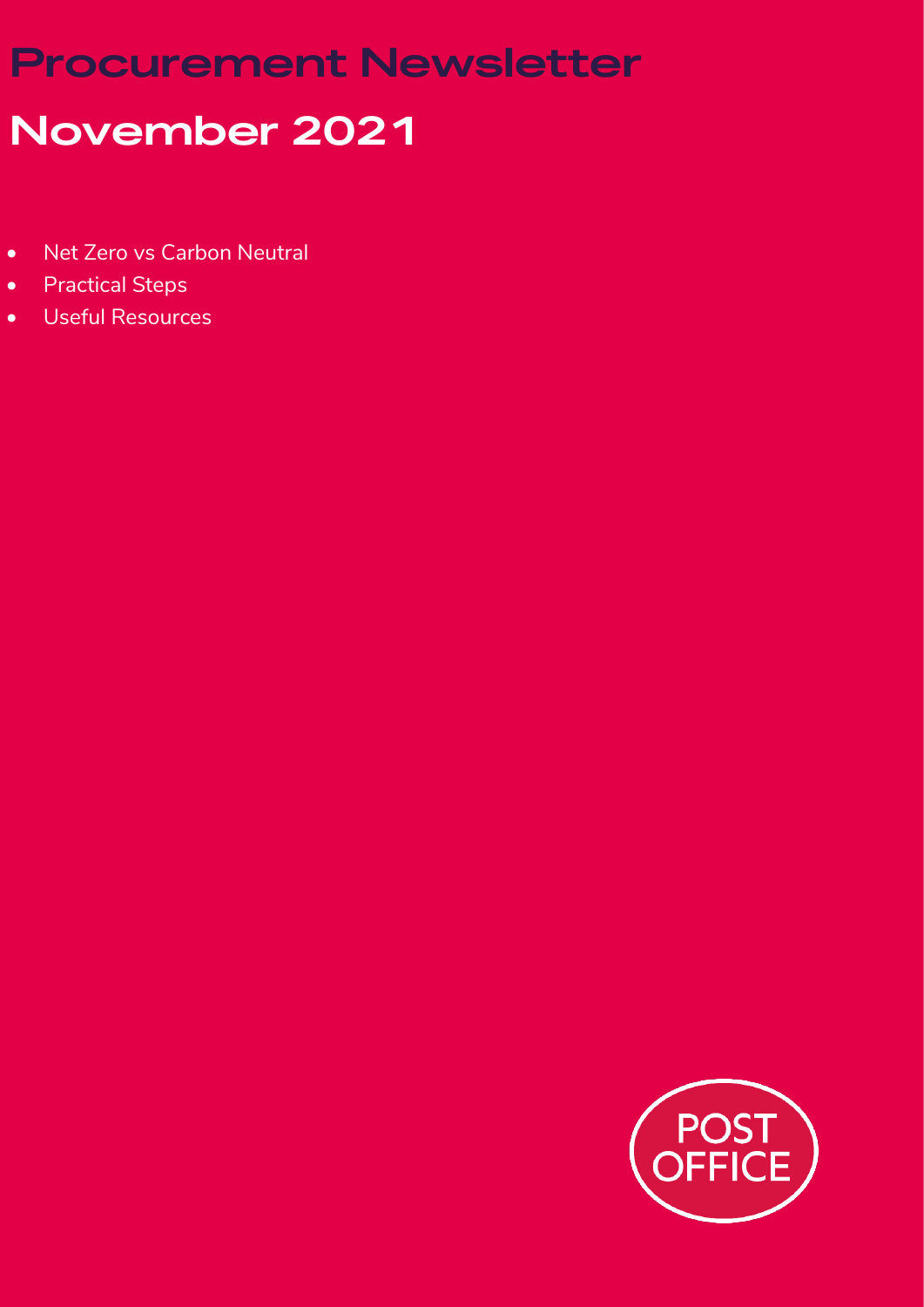## **Procurement Newsletter**

We are the Post Office and there is no-one like us. From our travel and financial services, passports to postage, the Post Office network is serving communities across the UK. We have a network of more than 11,500 branches across the UK and every one of our branches is at the heart of its community.

We have introduced a series of quarterly newsletters to our Supplier partners to:

- Raise awareness of our values and the subjects that matter to us.
- Provide news, information and training that will help you to do business with us.
- Help you find opportunities to work with us as we grow and change for the future.

#### **Net Zero vs Carbon Reduction**

In 2019 the UK Government amended the Climate Change Act 2008 by introducing a target of at least a 100% reduction of greenhouse gas emissions GHG, (compared to 1990 levels) in the UK by 2050. This is otherwise known as the 'Net Zero' target.

There are several terms used in discussions on Climate Change and they can be confusing:

Net Zero means making changes to reduce any carbon emissions being produced to the lowest amount possible and using offsetting as a last resort.

Adopting a policy on Net Zero in your business means taking action to measure the ways in which GHG emissions are created, either directly (e.g. manufacturing, logistics) or indirectly (e.g. business travel, offices) and setting challenging targets to reduce this. It also means looking at ways to invest in projects that remove emissions from the atmosphere for any residual GHG emissions that remain.

Carbon Neutral an arrangement where the GHG emissions produced are balanced by an equivalent amount of either offsetting or capturing. This approach is criticised because it is not a commitment to reduce overall GHG emissions. A carbon-neutral business needs only to offset the GHG emissions it produces even if those emissions are actually still increasing.

Offsetting is where individuals, companies or governments can pay others to reduce their emissions or capture carbon for them, which would balance the greenhouse gas emissions being produced. For individuals this can be sponsoring the planting of trees to balance the emissions from flights and other travel. For companies this involves buying carbon credits, or by supporting GHGreduction initiatives such as renewable-energy projects.

### **Net Zero Expectations**

Getting to Net Zero is a very ambitious target because the replacement technologies to achieve decarbonisation are still under development and many of these solutions might take decades to deliver. To achieve Net Zero will require changes to the way people live and how businesses operate. However, this target of 100% reduction in GHG by 2050 sets a clear direction for business to follow.

Several major UK companies and financial institutions have called on the government to make disclosure of net zero transition plans a mandatory requirement for large firms, to create a level playing field, to ensure firms credibly deliver on their net zero goals and allow financial institutions to decarbonise their investment portfolios. The Chancellor announced at the COP26 summit that this is going to be part of the plan to be put in place by 2023.

Central government are already starting to include guidance on how suppliers' carbon reduction plans and commitment to Net Zero can be taken into account in their procurement selection exercises, contract awards, and the standard questions that they will use for assessment. This is so far limited to contracts with a value of £5 million per annum or above (and only to specific areas such as contracts with a direct impact on the environment or that use transport or natural resources).

We expect in future to see similar questions on carbon reduction and Net Zero being included in the selection criteria for smaller contracts in many organisations, both public and private. This will need to be proportionate to ensure fairness and accessibility for small businesses.

### **Practical Steps**

For large organisations there are often dedicated staff to cover a wide range of corporate social responsibility issues, but for smaller enterprises it can be a challenge to know how to respond effectively with a limited capacity of time and resource.